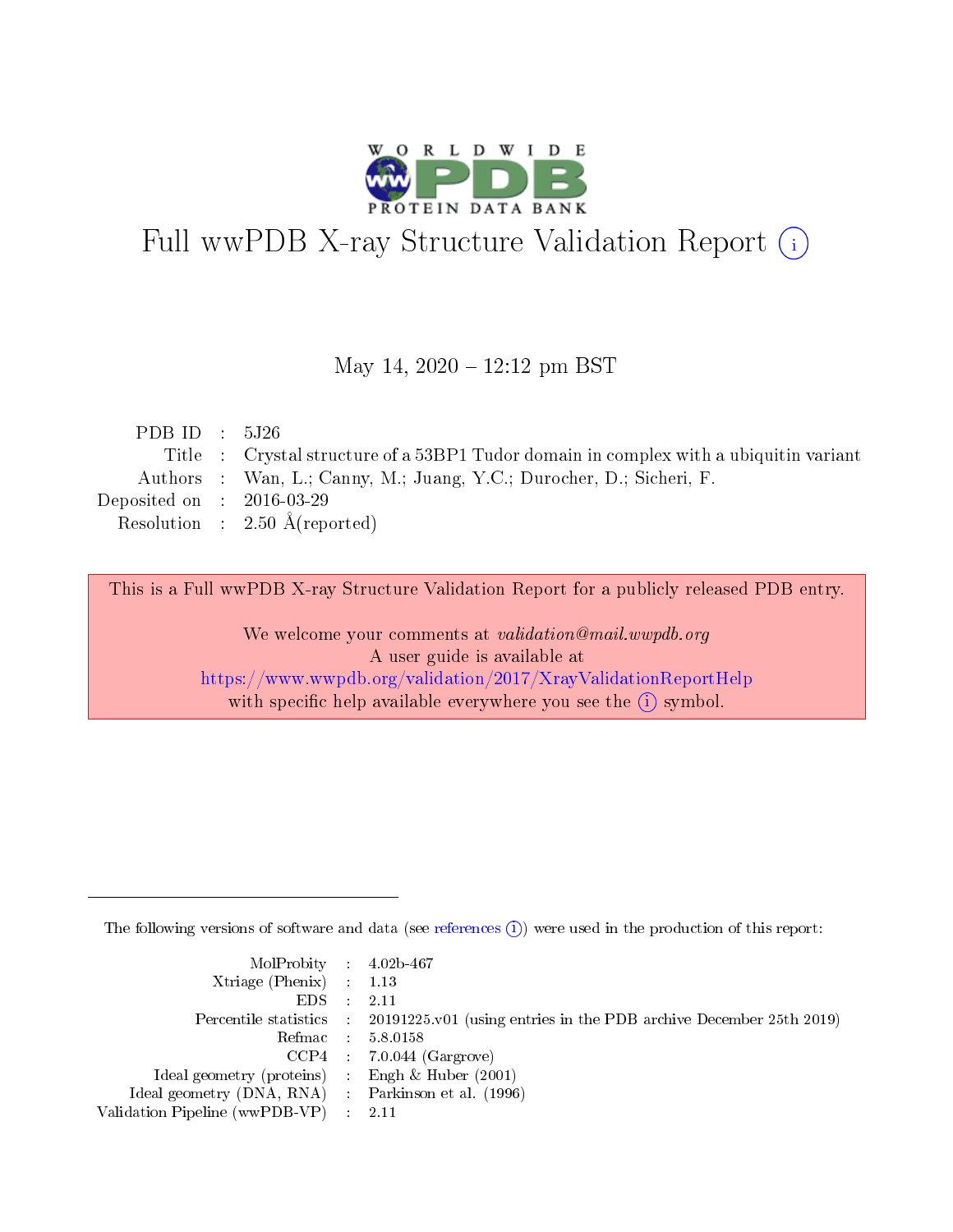# 1 [O](https://www.wwpdb.org/validation/2017/XrayValidationReportHelp#overall_quality)verall quality at a glance  $(i)$

The following experimental techniques were used to determine the structure: X-RAY DIFFRACTION

The reported resolution of this entry is 2.50 Å.

Percentile scores (ranging between 0-100) for global validation metrics of the entry are shown in the following graphic. The table shows the number of entries on which the scores are based.



| Metric                | Whole archive<br>$(\#\text{Entries})$ | Similar resolution<br>$(\#\text{Entries},\,\text{resolution}\,\,\text{range}(\textup{\AA}))$ |  |  |
|-----------------------|---------------------------------------|----------------------------------------------------------------------------------------------|--|--|
| $R_{free}$            | 130704                                | 4661 $(2.50-2.50)$                                                                           |  |  |
| Clashscore            | 141614                                | $5346$ $(2.50-2.50)$                                                                         |  |  |
| Ramachandran outliers | 138981                                | $5231 (2.50 - 2.50)$                                                                         |  |  |
| Sidechain outliers    | 138945                                | $5233(2.50-2.50)$                                                                            |  |  |
| RSRZ outliers         | 127900                                | $4559(2.50-2.50)$                                                                            |  |  |

The table below summarises the geometric issues observed across the polymeric chains and their fit to the electron density. The red, orange, yellow and green segments on the lower bar indicate the fraction of residues that contain outliers for  $>=3, 2, 1$  and 0 types of geometric quality criteria respectively. A grey segment represents the fraction of residues that are not modelled. The numeric value for each fraction is indicated below the corresponding segment, with a dot representing fractions  $\epsilon=5\%$  The upper red bar (where present) indicates the fraction of residues that have poor fit to the electron density. The numeric value is given above the bar.

| Mol | Chain | Length | Quality of chain |                        |
|-----|-------|--------|------------------|------------------------|
|     |       | 76     | 89%              | 11%                    |
|     |       | -17    | $2\%$<br>80%     | 16%<br>$\cdot$ $\cdot$ |

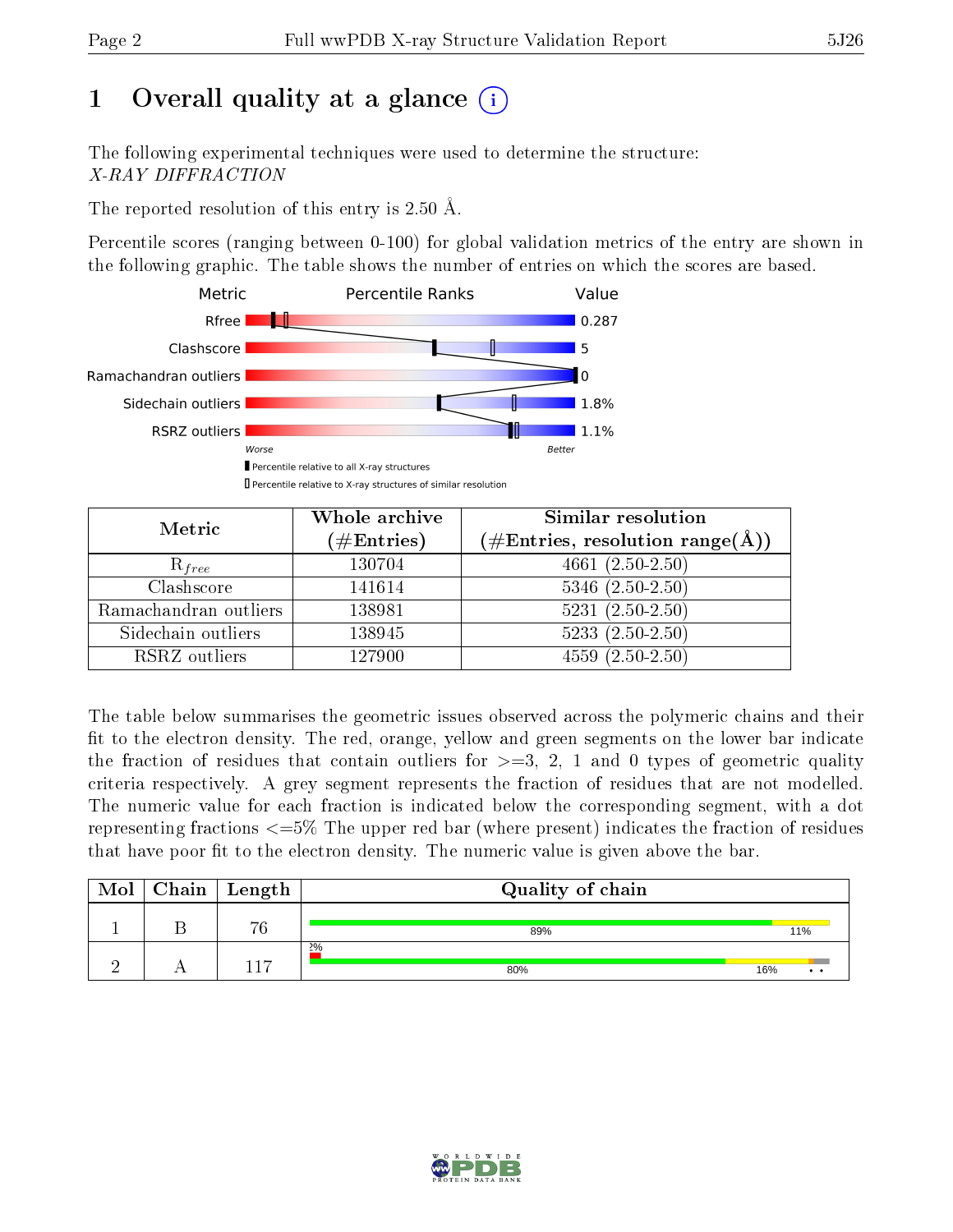# 2 Entry composition (i)

There are 3 unique types of molecules in this entry. The entry contains 1517 atoms, of which 0 are hydrogens and 0 are deuteriums.

In the tables below, the ZeroOcc column contains the number of atoms modelled with zero occupancy, the AltConf column contains the number of residues with at least one atom in alternate conformation and the Trace column contains the number of residues modelled with at most 2 atoms.

Molecule 1 is a protein called Ubiquitin Variant i53.

| Mol | $\text{Chain}$ | Residues | Atoms        |     |     | $\text{ZeroOcc} \mid \text{AltConf} \mid \text{Trace}$ |  |  |  |
|-----|----------------|----------|--------------|-----|-----|--------------------------------------------------------|--|--|--|
|     |                | 76       | lota.<br>601 | 382 | 103 |                                                        |  |  |  |

Molecule 2 is a protein called Tumor suppressor p53-binding protein 1.

| Mol | $\cap$ hain | Residues | Atoms        |     |     | ZeroOcc   AltConf   Trace |  |  |  |
|-----|-------------|----------|--------------|-----|-----|---------------------------|--|--|--|
|     |             | 114      | Total<br>915 | 583 | 154 | - 175 -                   |  |  |  |

• Molecule 3 is water.

|  | $Mol$   Chain   Residues | Atoms       | $\mid$ ZeroOcc $\mid$ AltConf $\mid$ |  |
|--|--------------------------|-------------|--------------------------------------|--|
|  |                          | $\rm Total$ |                                      |  |

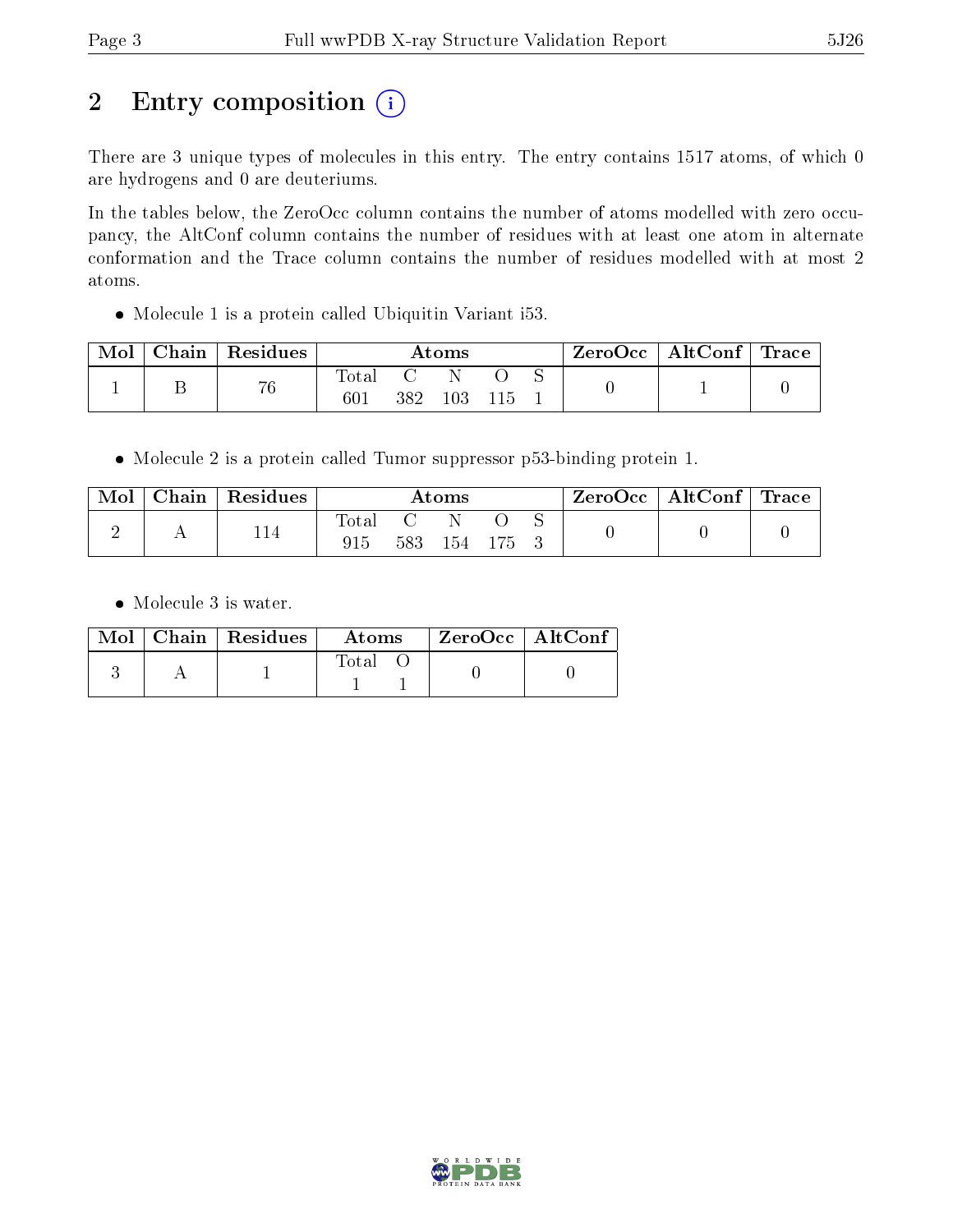# 3 Residue-property plots  $(i)$

These plots are drawn for all protein, RNA and DNA chains in the entry. The first graphic for a chain summarises the proportions of the various outlier classes displayed in the second graphic. The second graphic shows the sequence view annotated by issues in geometry and electron density. Residues are color-coded according to the number of geometric quality criteria for which they contain at least one outlier: green  $= 0$ , yellow  $= 1$ , orange  $= 2$  and red  $= 3$  or more. A red dot above a residue indicates a poor fit to the electron density (RSRZ  $> 2$ ). Stretches of 2 or more consecutive residues without any outlier are shown as a green connector. Residues present in the sample, but not in the model, are shown in grey.

- Chain B: **11%** 89% An<mark>di</mark>as  $\frac{22}{2}$  $\frac{8}{2}$ R42 T55 L73 R74 G75 • Molecule 2: Tumor suppressor p53-binding protein 1 Chain A: 80% 16%  $\overline{\cdot \cdot}$  $L1534$   $\bullet$ D1536 •<br><sub>D1537</sub> 1498<br>1490 V1490<br>1490 V1490<br>1491 V1498 F1501 V1510 K1514 D1520 D1521 L1528  $535$ P1537 D1541 V1557 I1572 Y1581 M1584 L1590 G1593 Y1600 G1603GLY ALA  $\overline{\text{H}}$
- Molecule 1: Ubiquitin Variant i53

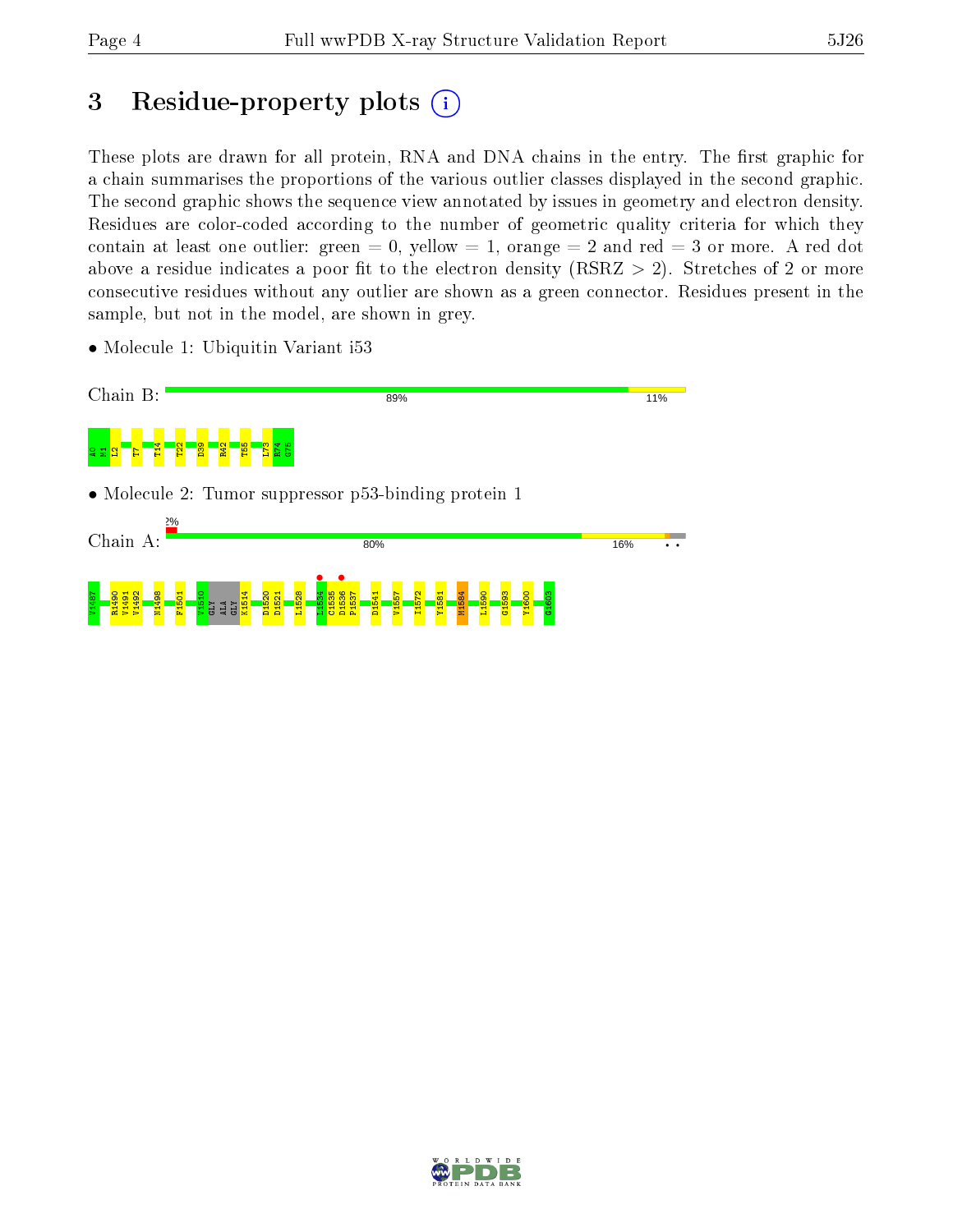# 4 Data and refinement statistics  $(i)$

| Property                                                         | Value                                             | Source     |
|------------------------------------------------------------------|---------------------------------------------------|------------|
| Space group                                                      | P 21 21 21                                        | Depositor  |
| Cell constants                                                   | $47.77$ Å $94.24$ Å<br>$39.53\rm\AA$              | Depositor  |
| a, b, c, $\alpha$ , $\beta$ , $\gamma$                           | $90.00^\circ$<br>$90.00^{\circ}$<br>$90.00^\circ$ |            |
| Resolution $(A)$                                                 | $24.59 - 2.50$                                    | Depositor  |
|                                                                  | $36.45 - 2.50$                                    | <b>EDS</b> |
| $\%$ Data completeness                                           | $\overline{92.6 (24.59-2.50)}$                    | Depositor  |
| (in resolution range)                                            | $92.6$ $(36.45-2.50)$                             | <b>EDS</b> |
| $R_{merge}$                                                      | 0.07                                              | Depositor  |
| $\mathrm{R}_{sym}$                                               | (Not available)                                   | Depositor  |
| $\langle I/\sigma(I) \rangle^{-1}$                               | $1.57$ (at $2.51\text{\AA})$                      | Xtriage    |
| Refinement program                                               | PHENIX 1.9 1692                                   | Depositor  |
|                                                                  | 0.231<br>0.287<br>$\sim$                          | Depositor  |
| $R, R_{free}$                                                    | 0.234,<br>0.287                                   | DCC        |
| $R_{free}$ test set                                              | 606 reflections $(10.01\%)$                       | wwPDB-VP   |
| Wilson B-factor $(A^2)$                                          | 38.4                                              | Xtriage    |
| Anisotropy                                                       | 0.432                                             | Xtriage    |
| Bulk solvent $k_{sol}(\text{e}/\text{A}^3), B_{sol}(\text{A}^2)$ | $0.34$ , 37.6                                     | <b>EDS</b> |
| L-test for $\mathrm{twinning}^2$                                 | $< L >$ = 0.47, $< L2$ = 0.31                     | Xtriage    |
| Estimated twinning fraction                                      | No twinning to report.                            | Xtriage    |
| $\overline{F_o}, \overline{F_c}$ correlation                     | 0.91                                              | <b>EDS</b> |
| Total number of atoms                                            | 1517                                              | wwPDB-VP   |
| Average B, all atoms $(A^2)$                                     | 43.0                                              | wwPDB-VP   |

Xtriage's analysis on translational NCS is as follows: The largest off-origin peak in the Patterson function is  $9.75\%$  of the height of the origin peak. No significant pseudotranslation is detected.

<sup>&</sup>lt;sup>2</sup>Theoretical values of  $\langle |L| \rangle$ ,  $\langle L^2 \rangle$  for acentric reflections are 0.5, 0.333 respectively for untwinned datasets, and 0.375, 0.2 for perfectly twinned datasets.



<span id="page-4-1"></span><span id="page-4-0"></span><sup>1</sup> Intensities estimated from amplitudes.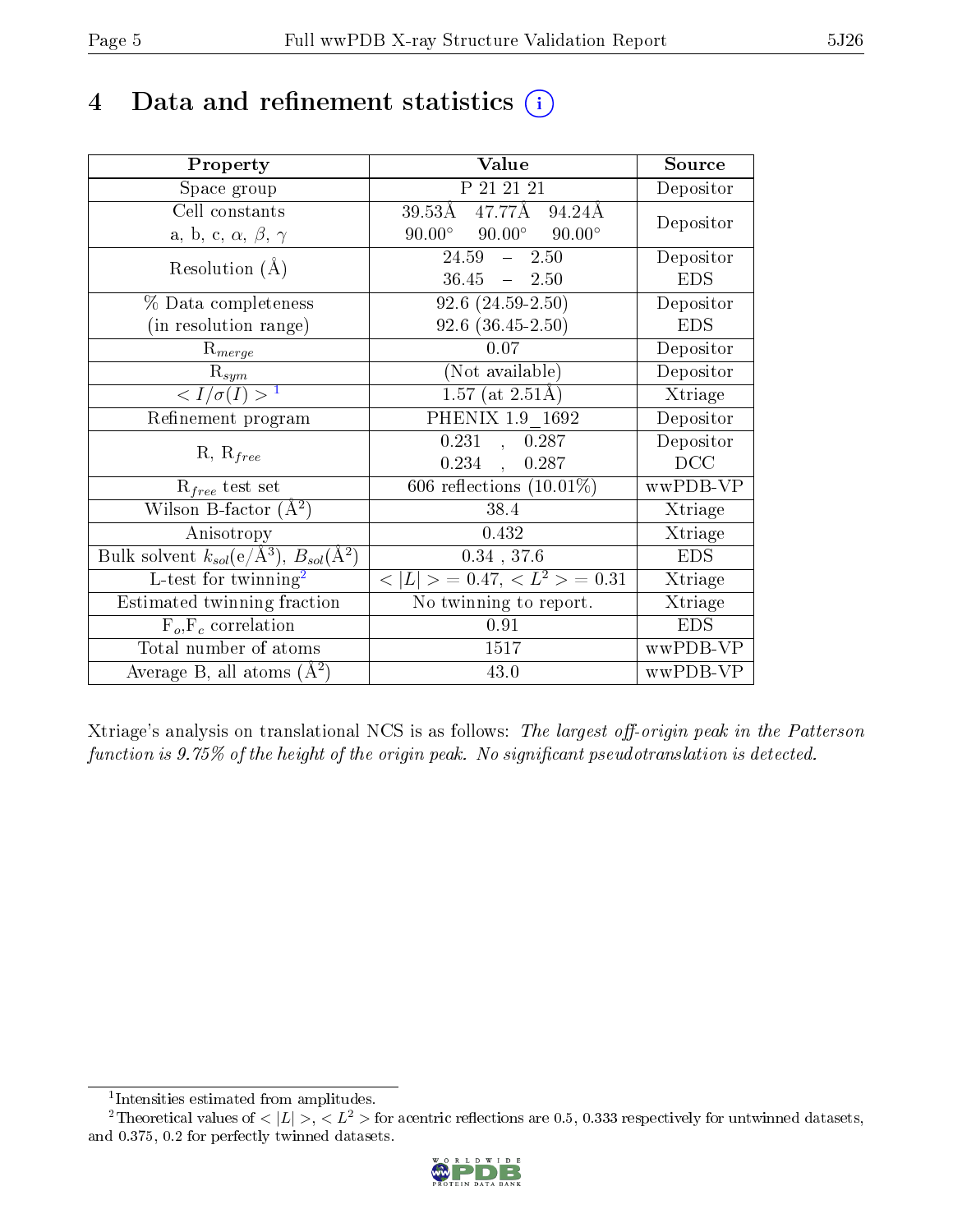# 5 Model quality  $(i)$

### 5.1 Standard geometry  $(i)$

The Z score for a bond length (or angle) is the number of standard deviations the observed value is removed from the expected value. A bond length (or angle) with  $|Z| > 5$  is considered an outlier worth inspection. RMSZ is the root-mean-square of all Z scores of the bond lengths (or angles).

| Mol      | Chain |      | Bond lengths                 | Bond angles |                 |  |
|----------|-------|------|------------------------------|-------------|-----------------|--|
|          |       | RMSZ | $\vert \# \vert Z \vert > 5$ | RMSZ        | # $ Z  > 5$     |  |
|          | В     | 0.22 | 0/611                        | 0.41        | 0/822           |  |
| $\Omega$ |       | 0.22 | 0/931                        | 0.41        | /1248           |  |
| AII      | All   | 0.22 | 1542                         | 0.41        | $^{\prime}2070$ |  |

There are no bond length outliers.

There are no bond angle outliers.

There are no chirality outliers.

There are no planarity outliers.

### 5.2 Too-close contacts  $(i)$

In the following table, the Non-H and H(model) columns list the number of non-hydrogen atoms and hydrogen atoms in the chain respectively. The H(added) column lists the number of hydrogen atoms added and optimized by MolProbity. The Clashes column lists the number of clashes within the asymmetric unit, whereas Symm-Clashes lists symmetry related clashes.

| Mol |      |  | Chain   Non-H   H(model)   H(added)   Clashes   Symm-Clashes |
|-----|------|--|--------------------------------------------------------------|
|     | 601  |  |                                                              |
|     |      |  |                                                              |
|     |      |  |                                                              |
|     | 1517 |  |                                                              |

The all-atom clashscore is defined as the number of clashes found per 1000 atoms (including hydrogen atoms). The all-atom clashscore for this structure is 5.

All (15) close contacts within the same asymmetric unit are listed below, sorted by their clash magnitude.

| Atom-1              | Atom-2              | Interatomic<br>distance $(A)$ | Clash<br>overlap (A) |  |
|---------------------|---------------------|-------------------------------|----------------------|--|
| 2: A: 1498: ASN: HA | $2-A-1590$ LEU HD22 | .67                           |                      |  |

Continued on next page...

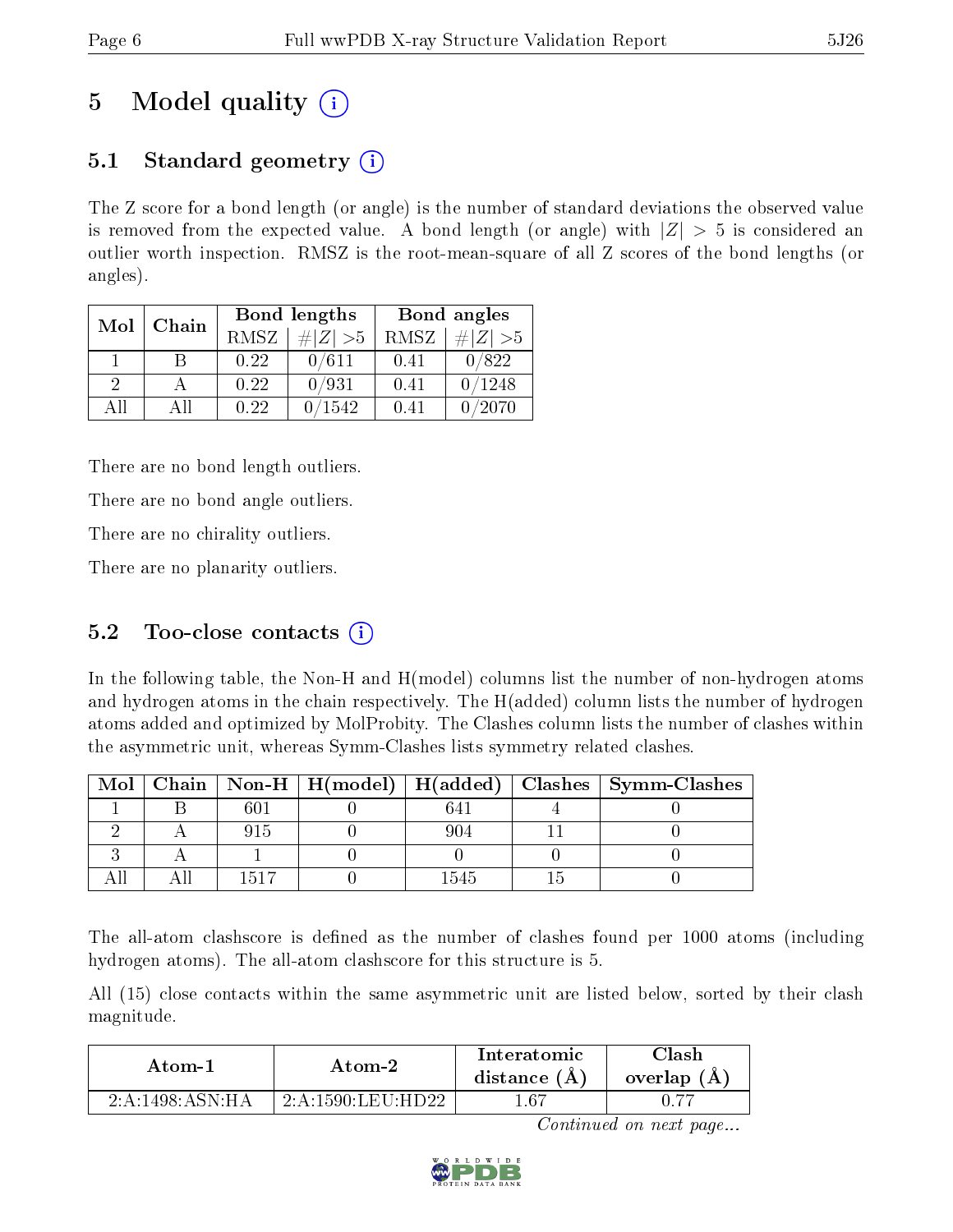| $\boldsymbol{\mathrm{Atom}\text{-}1}$ | $\boldsymbol{\mathrm{Atom}\text{-}2}$ | Interatomic     | Clash         |
|---------------------------------------|---------------------------------------|-----------------|---------------|
|                                       |                                       | distance<br>(A) | overlap $(A)$ |
| 2:A:1492:VAL:HG12                     | 2:A:1501:PHE:HB3                      | 1.77            | 0.65          |
| 2:A:1584:MET:SD                       | 2:A:1584:MET:N                        | 2.72            | 0.62          |
| 2:A:1514:LYS:HG2                      | 2:A:1528:LEU:HD13                     | 1.86            | 0.57          |
| 1:B:7:THR:HA                          | 1:B:73:LEU:HD12                       | 1.89            | 0.53          |
| 1:B:39:ASP:O                          | 1:B:42:ARG:NH1                        | 2.41            | 0.53          |
| 1:B:2:LEU:HD11                        | 1:B:14:THR:HB                         | 1.93            | 0.51          |
| 2:A:1536:ASP:HB3                      | 2:A:1537:PRO:HD3                      | 1.94            | 0.49          |
| 2:A:1572:ILE:HB                       | 2:A:1581:TYR:CE1                      | 2.50            | 0.47          |
| 2:A:1490:ARG:HH12                     | 2:A:1520:ASP:CG                       | 2.19            | 0.44          |
| 2:A:1535: CYS: HB3                    | 2:A:1600:TYR:CD1                      | 2.53            | 0.43          |
| 2:A:1490:ARG:HB2                      | 2:A:1536:ASP:HB2                      | 2.02            | 0.42          |
| 2:A:1541:ASP:HA                       | 2:A:1557:VAL:HG13                     | 2.02            | 0.41          |
| 1:B:22:THR:HG22                       | 1: B: 55: THR: HG22                   | 2.01            | 0.41          |
| 2:A:1501:PHE:CE2                      | 2:A:1593:GLY:HA3                      | 2.57            | 0.40          |

Continued from previous page...

There are no symmetry-related clashes.

### 5.3 Torsion angles (i)

#### 5.3.1 Protein backbone  $(i)$

In the following table, the Percentiles column shows the percent Ramachandran outliers of the chain as a percentile score with respect to all X-ray entries followed by that with respect to entries of similar resolution.

The Analysed column shows the number of residues for which the backbone conformation was analysed, and the total number of residues.

| Mol | Chain | Analysed        | Favoured |       | Allowed   Outliers | Percentiles |                  |
|-----|-------|-----------------|----------|-------|--------------------|-------------|------------------|
|     |       | $75/76$ (99%)   | 73 (97%) | 2(3%) |                    | 100         | 100              |
|     |       | $110/117(94\%)$ | 107(97%) | 3(3%) |                    | <b>100</b>  | 100 <sub>1</sub> |
| All | Аll   | $185/193(96\%)$ | 180(97%) | 5(3%) |                    | 100         | $100^{\degree}$  |

There are no Ramachandran outliers to report.

#### 5.3.2 Protein sidechains (i)

In the following table, the Percentiles column shows the percent sidechain outliers of the chain as a percentile score with respect to all X-ray entries followed by that with respect to entries of similar resolution.

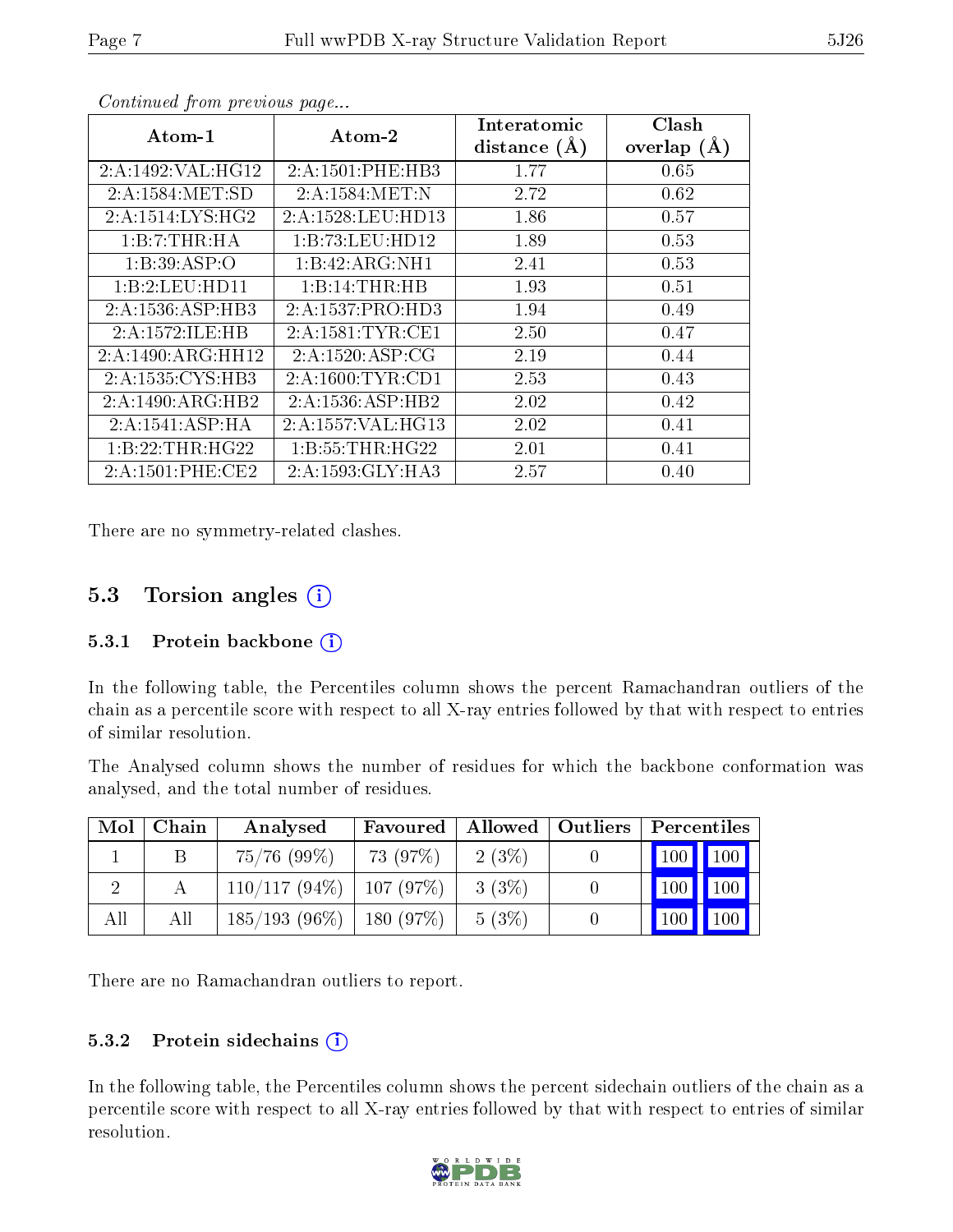| Mol | Chain       | Analysed          | Rotameric    | Outliers | Percentiles        |
|-----|-------------|-------------------|--------------|----------|--------------------|
|     | $\mathsf B$ | $69/68$ $(102\%)$ | 69 $(100\%)$ |          | 100<br>$\vert$ 100 |
|     |             | 97/98(99%)        | 94 (97\%)    | $3(3\%)$ | 67<br>40           |
| All | All         | $166/166$ (100\%) | $163(98\%)$  | $3(2\%)$ | 81<br>59           |

The Analysed column shows the number of residues for which the sidechain conformation was analysed, and the total number of residues.

All (3) residues with a non-rotameric sidechain are listed below:

| Mol | Chain | $\operatorname{Res}% \left( \mathcal{N}\right) \equiv\operatorname{Res}(\mathcal{N}_{0})\cap\mathcal{N}_{1}$ | Type |
|-----|-------|--------------------------------------------------------------------------------------------------------------|------|
|     |       | 1491                                                                                                         | VAL  |
|     |       | 1521                                                                                                         | ASP. |
|     |       | 1584                                                                                                         |      |

Some sidechains can be flipped to improve hydrogen bonding and reduce clashes. There are no such sidechains identified.

#### 5.3.3 RNA (1)

There are no RNA molecules in this entry.

#### 5.4 Non-standard residues in protein, DNA, RNA chains (i)

There are no non-standard protein/DNA/RNA residues in this entry.

#### 5.5 Carbohydrates (i)

There are no carbohydrates in this entry.

#### 5.6 Ligand geometry (i)

There are no ligands in this entry.

#### 5.7 [O](https://www.wwpdb.org/validation/2017/XrayValidationReportHelp#nonstandard_residues_and_ligands)ther polymers  $(i)$

There are no such residues in this entry.

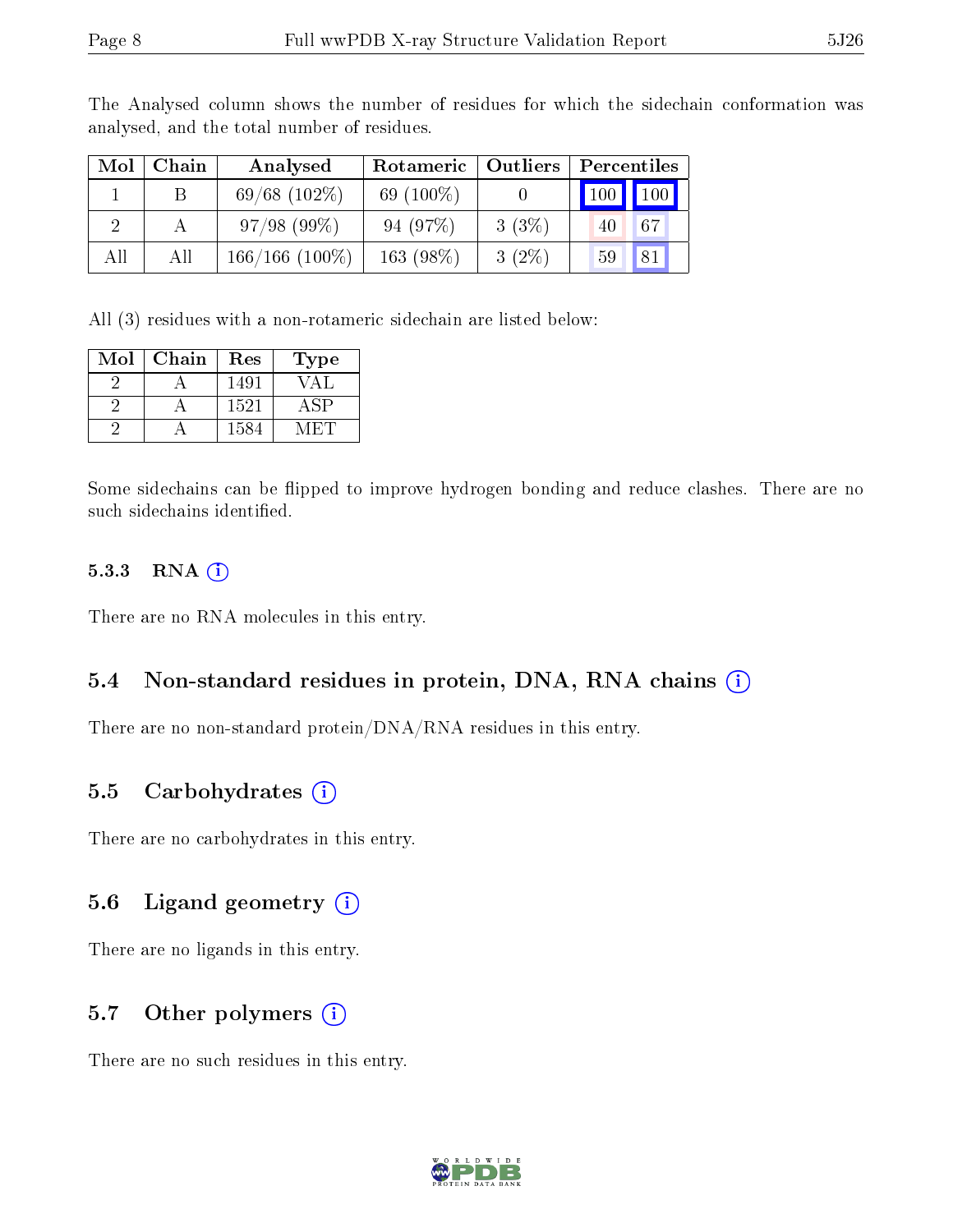## 5.8 Polymer linkage issues (i)

There are no chain breaks in this entry.